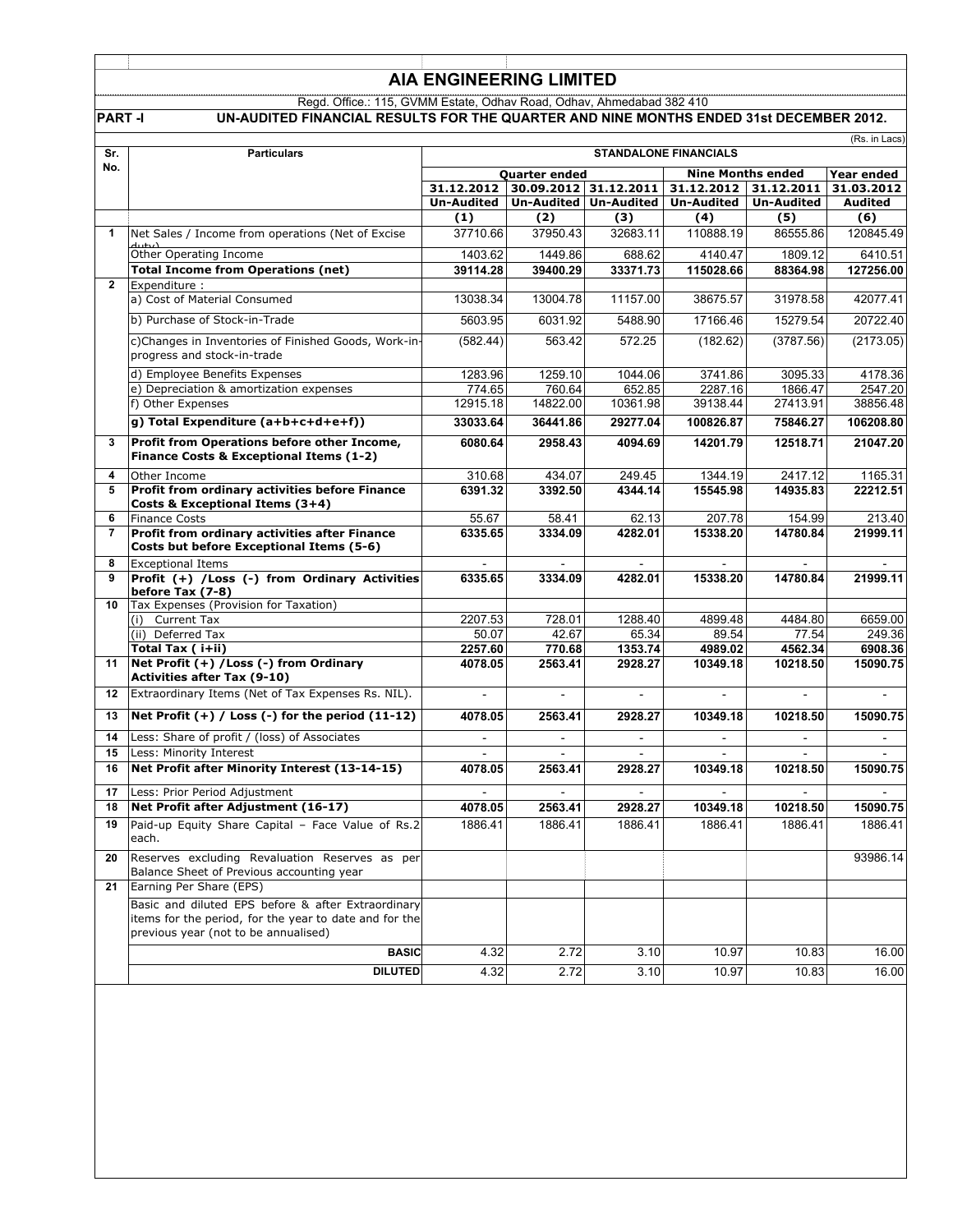|              | <b>AIA ENGINEERING LIMITED</b>                                                                           |                              |                          |                       |                          |            |            |  |
|--------------|----------------------------------------------------------------------------------------------------------|------------------------------|--------------------------|-----------------------|--------------------------|------------|------------|--|
|              | Regd. Office.: 115, GVMM Estate, Odhav Road, Odhav, Ahmedabad - 382 410                                  |                              |                          |                       |                          |            |            |  |
|              | <b>PART-II</b><br>UN-AUDITED FINANCIAL RESULTS FOR THE QUARTER AND NINE MONTHS ENDED 31st DECEMBER 2012. |                              |                          |                       |                          |            |            |  |
| Sr.          | <b>Particulars</b>                                                                                       | <b>STANDALONE FINANCIALS</b> |                          |                       |                          |            |            |  |
| No.          |                                                                                                          | <b>Quarter ended</b>         |                          |                       | <b>Nine Months ended</b> | Year ended |            |  |
|              |                                                                                                          | 31.12.2012                   |                          | 30.09.2012 31.12.2011 | 31.12.2012               | 31.12.2011 | 31.03.2012 |  |
| А.           | <b>PARTICULARS OF SHAREHOLDING</b>                                                                       |                              |                          |                       |                          |            |            |  |
| 1            | <b>Public Shareholding</b>                                                                               |                              |                          |                       |                          |            |            |  |
|              | No. of Equity Shares                                                                                     | 36171250                     | 36171250                 | 36171250              | 36171250                 | 36171250   | 36171250   |  |
|              | Percentage of Shareholding                                                                               | 38.35%                       | 38.35%                   | 38.35%                | 38.35%                   | 38.35%     | 38.35%     |  |
| $\mathbf{2}$ | Promoters & Promoter group Shareholding                                                                  |                              |                          |                       |                          |            |            |  |
|              | (a) - Pledged/Encumbered - Number of Shares                                                              | <b>NIL</b>                   | <b>NIL</b>               | <b>NIL</b>            | <b>NIL</b>               | <b>NIL</b> | <b>NIL</b> |  |
|              | - Percentage of shares (as a % of the total shareholding<br>of promoter and<br>promoter group)           | N.A.                         | N.A.                     | N.A.                  | N.A.                     | N.A.       | N.A.       |  |
|              | - Percentage of shares (as a % of the total share capital<br>of the Company).                            | N.A.                         | N.A.                     | N.A.                  | N.A.                     | N.A.       | N.A.       |  |
|              | (b) Non-encumbered                                                                                       |                              |                          |                       |                          |            |            |  |
|              | - Number of Shares                                                                                       | 58149120                     | 58149120                 | 58149120              | 58149120                 | 58149120   | 58149120   |  |
|              | - Percentage of shares (as a % of the total shareholding<br>of promoter and<br>promoter group)           | 100%                         | 100%                     | 100%                  | 100%                     | 100%       | 100%       |  |
|              | - Percentage of shares (as a % of the total share capital<br>of the Company).                            | 61.65%                       | 61.65%                   | 61.65%                | 61.65%                   | 61.65%     | 61.65%     |  |
|              | <b>Particulars</b>                                                                                       |                              | 3 month ended 31.12.2012 |                       |                          |            |            |  |
| B            | <b>INVESTOR COMPLAINTS</b>                                                                               |                              |                          |                       |                          |            |            |  |
|              | Pending at the beginning of the year                                                                     | <b>NIL</b>                   |                          |                       |                          |            |            |  |
|              | Received during the quarter                                                                              |                              | $\mathbf{1}$             |                       |                          |            |            |  |
|              | Disposed of during the quarter                                                                           |                              | $\mathbf{1}$             |                       |                          |            |            |  |
|              | Remaining unresolved at the end of the quarter                                                           |                              | <b>NIL</b>               |                       |                          |            |            |  |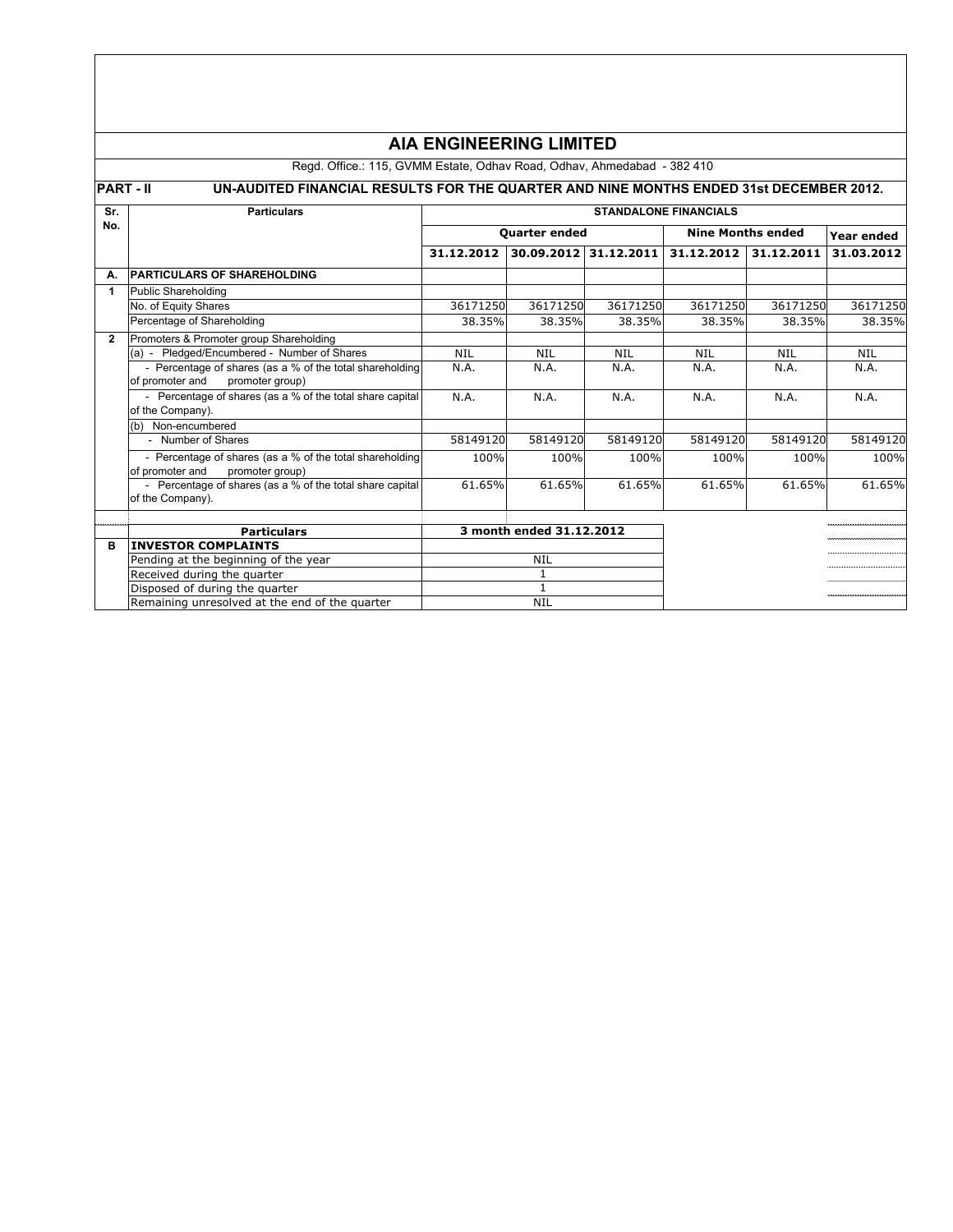# **AIA ENGINEERING LIMITED**

Regd. Office.: 115, GVMM Estate, Odhav Road, Odhav, Ahmedabad 382 410

### PART - I UN-AUDITED FINANCIAL RESULTS FOR THE QUARTER AND NINE MONTHS ENDED 31st DECEMBER 2012.

| No.<br>Nine months ended<br>Year ended<br><b>Quarter ended</b><br>31.12.2012<br>30.09.2012 31.12.2011<br>31.12.2012 31.12.2011<br>31.03.2012<br><b>Un-Audited</b><br><b>Un-Audited</b><br><b>Un-Audited</b><br><b>Un-Audited</b><br><b>Un-Audited</b><br><b>Audited</b><br>(1)<br>(2)<br>(3)<br>(4)<br>(5)<br>(6)<br>42579.40<br>94397.59<br>Net Sales / Income from operations (Net of Excise<br>40165.89<br>33989.20<br>125212.61<br>1450.61<br>4170.99<br>1809.12<br>Other Operating Income<br>1433.39<br>688.62<br><b>Total Income from Operations (net)</b><br>34677.82<br>129383.60<br>41599.28<br>44030.01<br>96206.71<br>141666.64<br>$\overline{2}$<br>Expenditure :<br>a) Cost of Material Consumed<br>17346.13<br>17513.51<br>15337.13<br>51495.80<br>43403.14<br>58000.76<br>b) Purchase of Stock-in-Trade<br>1,339.11<br>2,853.16<br>(2972.44)<br>(7738.15)<br>c)Changes in Inventories of Finished Goods, Work-<br>(3698.65)<br>356.15<br>(2686.13)<br>(3758.02)<br>in-progress and stock-in-trade<br>d) Employee benefit expenses<br>2016.03<br>1994.85<br>1679.22<br>5863.62<br>4821.31<br>e) Depreciation & amortization expenses<br>855.22<br>751.84<br>2569.13<br>2158.99<br>869.87<br>f) Other Expenses<br>17665.49<br>18624.59<br>12305.69<br>33943.98<br>52882.72<br>g) Total Expenditure (a+b+c+d+e+f))<br>34198.87<br>39344.32<br>28440.55<br>110125.14<br>79442.43<br>117281.25<br>Profit from Operations before other Income,<br>7400.41<br>4685.69<br>16764.28<br>24385.39<br>6237.27<br>19258.46<br>Finance Costs & Exceptional Items (1-2)<br>Other Income<br>446.07<br>465.30<br>275.60<br>1563.05<br>890.63<br>1327.31<br>4<br>Profit from ordinary activities before Finance<br>7846.48<br>5150.99<br>6512.87<br>20821.51<br>17654.91<br>25712.70<br>Costs & Exceptional Items (3+4)<br><b>Finance Costs</b><br>6<br>109.76<br>126.49<br>105.26<br>392.08<br>208.43<br>Profit from ordinary activities after Finance<br>20429.43<br>$\overline{7}$<br>7736.72<br>5024.50<br>6407.61<br>17446.48<br>25273.52<br>Costs but before Exceptional Items (5-6)<br><b>Exceptional Items</b><br>8<br>$\overline{\phantom{a}}$<br>$\overline{\phantom{a}}$<br>Profit (+) /Loss (-) from Ordinary Activities<br>7736.72<br>5024.50<br>6407.61<br>20429.43<br>17446.48<br>25273.52<br>9<br>before Tax (7-8)<br>Tax Expenses (Provision for Taxation)<br>10<br>Current Tax<br>2385.31<br>912.89<br>1330.82<br>5568.85<br>4600.57<br>6962.47<br>(i)<br>58.23<br>(ii) Deferred Tax<br>7.98<br>78.90<br>80.76<br>66.61<br>190.62<br>Total Tax (i+ii)<br>2393.29<br>991.79<br>1389.05<br>5649.61<br>4667.18<br>7153.09<br>Net Profit (+) / Loss (-) from Ordinary<br>5343.43<br>4032.71<br>5018.56<br>14779.82<br>12779.30<br>18120.43<br>11<br><b>Activities after Tax (9-10)</b><br>Extraordinary Items (Net of Tax Expenses Rs. NIL).<br>12<br>$\blacksquare$<br>$\blacksquare$<br>$\blacksquare$<br>$\sim$<br>$\overline{a}$<br>÷<br>Net Profit $(+)$ / Loss $(-)$ for the period $(11-12)$<br>5343.43<br>14779.82<br>12779.30<br>18120.43<br>13<br>4032.71<br>5018.56<br>14<br>Less: Share of profit / (loss) of Associates<br>Less: Minority Interest<br>33.54<br>19.14<br>(8.27)<br>72.51<br>(23.17)<br>74.57<br>15<br>Net Profit after Minority Interest (13-14-15)<br>4013.57<br>12802.47<br>16<br>5309.89<br>5026.83<br>14707.31<br>18045.86<br>Less: Prior Period Adjustment<br>17<br>18<br>Net Profit after Adjustment (16-17)<br>5309.89<br>4013.57<br>5026.83<br>14707.31<br>12802.47<br>18045.86<br>Paid-up Equity Share Capital - Face Value of Rs.2<br>19<br>1886.41<br>1886.41<br>1886.41<br>1886.41<br>1886.41<br>1886.41<br>each.<br>Reserves excluding Revaluation Reserves as per<br>121655.64<br>20<br>Balance Sheet of Previous accounting year<br>Earning Per Share (EPS)<br>21<br>Basic and diluted EPS before & after Extraordinary<br>items for the period, for the year to date and for the<br>previous year (not to be annualised)<br><b>BASIC</b><br>5.67<br>4.28<br>5.32<br>15.67<br>13.55<br><b>DILUTED</b><br>5.67<br>15.67<br>4.28<br>5.32<br>13.55 | Sr. | <b>Particulars</b> | (Rs. in Lacs)<br><b>CONSOLIDATED FINANCIALS</b> |  |  |  |  |           |
|-------------------------------------------------------------------------------------------------------------------------------------------------------------------------------------------------------------------------------------------------------------------------------------------------------------------------------------------------------------------------------------------------------------------------------------------------------------------------------------------------------------------------------------------------------------------------------------------------------------------------------------------------------------------------------------------------------------------------------------------------------------------------------------------------------------------------------------------------------------------------------------------------------------------------------------------------------------------------------------------------------------------------------------------------------------------------------------------------------------------------------------------------------------------------------------------------------------------------------------------------------------------------------------------------------------------------------------------------------------------------------------------------------------------------------------------------------------------------------------------------------------------------------------------------------------------------------------------------------------------------------------------------------------------------------------------------------------------------------------------------------------------------------------------------------------------------------------------------------------------------------------------------------------------------------------------------------------------------------------------------------------------------------------------------------------------------------------------------------------------------------------------------------------------------------------------------------------------------------------------------------------------------------------------------------------------------------------------------------------------------------------------------------------------------------------------------------------------------------------------------------------------------------------------------------------------------------------------------------------------------------------------------------------------------------------------------------------------------------------------------------------------------------------------------------------------------------------------------------------------------------------------------------------------------------------------------------------------------------------------------------------------------------------------------------------------------------------------------------------------------------------------------------------------------------------------------------------------------------------------------------------------------------------------------------------------------------------------------------------------------------------------------------------------------------------------------------------------------------------------------------------------------------------------------------------------------------------------------------------------------------------------------------------------------------------------------------------------------------------------------------------------------------------------------------------------------------------------------------------------------------------------------------------------------------------------------------------------------------------------------------------------------------------------------------------------------------------------------------|-----|--------------------|-------------------------------------------------|--|--|--|--|-----------|
|                                                                                                                                                                                                                                                                                                                                                                                                                                                                                                                                                                                                                                                                                                                                                                                                                                                                                                                                                                                                                                                                                                                                                                                                                                                                                                                                                                                                                                                                                                                                                                                                                                                                                                                                                                                                                                                                                                                                                                                                                                                                                                                                                                                                                                                                                                                                                                                                                                                                                                                                                                                                                                                                                                                                                                                                                                                                                                                                                                                                                                                                                                                                                                                                                                                                                                                                                                                                                                                                                                                                                                                                                                                                                                                                                                                                                                                                                                                                                                                                                                                                                                       |     |                    |                                                 |  |  |  |  |           |
|                                                                                                                                                                                                                                                                                                                                                                                                                                                                                                                                                                                                                                                                                                                                                                                                                                                                                                                                                                                                                                                                                                                                                                                                                                                                                                                                                                                                                                                                                                                                                                                                                                                                                                                                                                                                                                                                                                                                                                                                                                                                                                                                                                                                                                                                                                                                                                                                                                                                                                                                                                                                                                                                                                                                                                                                                                                                                                                                                                                                                                                                                                                                                                                                                                                                                                                                                                                                                                                                                                                                                                                                                                                                                                                                                                                                                                                                                                                                                                                                                                                                                                       |     |                    |                                                 |  |  |  |  |           |
|                                                                                                                                                                                                                                                                                                                                                                                                                                                                                                                                                                                                                                                                                                                                                                                                                                                                                                                                                                                                                                                                                                                                                                                                                                                                                                                                                                                                                                                                                                                                                                                                                                                                                                                                                                                                                                                                                                                                                                                                                                                                                                                                                                                                                                                                                                                                                                                                                                                                                                                                                                                                                                                                                                                                                                                                                                                                                                                                                                                                                                                                                                                                                                                                                                                                                                                                                                                                                                                                                                                                                                                                                                                                                                                                                                                                                                                                                                                                                                                                                                                                                                       |     |                    |                                                 |  |  |  |  |           |
|                                                                                                                                                                                                                                                                                                                                                                                                                                                                                                                                                                                                                                                                                                                                                                                                                                                                                                                                                                                                                                                                                                                                                                                                                                                                                                                                                                                                                                                                                                                                                                                                                                                                                                                                                                                                                                                                                                                                                                                                                                                                                                                                                                                                                                                                                                                                                                                                                                                                                                                                                                                                                                                                                                                                                                                                                                                                                                                                                                                                                                                                                                                                                                                                                                                                                                                                                                                                                                                                                                                                                                                                                                                                                                                                                                                                                                                                                                                                                                                                                                                                                                       |     |                    |                                                 |  |  |  |  |           |
|                                                                                                                                                                                                                                                                                                                                                                                                                                                                                                                                                                                                                                                                                                                                                                                                                                                                                                                                                                                                                                                                                                                                                                                                                                                                                                                                                                                                                                                                                                                                                                                                                                                                                                                                                                                                                                                                                                                                                                                                                                                                                                                                                                                                                                                                                                                                                                                                                                                                                                                                                                                                                                                                                                                                                                                                                                                                                                                                                                                                                                                                                                                                                                                                                                                                                                                                                                                                                                                                                                                                                                                                                                                                                                                                                                                                                                                                                                                                                                                                                                                                                                       |     |                    |                                                 |  |  |  |  | 135252.74 |
|                                                                                                                                                                                                                                                                                                                                                                                                                                                                                                                                                                                                                                                                                                                                                                                                                                                                                                                                                                                                                                                                                                                                                                                                                                                                                                                                                                                                                                                                                                                                                                                                                                                                                                                                                                                                                                                                                                                                                                                                                                                                                                                                                                                                                                                                                                                                                                                                                                                                                                                                                                                                                                                                                                                                                                                                                                                                                                                                                                                                                                                                                                                                                                                                                                                                                                                                                                                                                                                                                                                                                                                                                                                                                                                                                                                                                                                                                                                                                                                                                                                                                                       |     |                    |                                                 |  |  |  |  | 6413.90   |
|                                                                                                                                                                                                                                                                                                                                                                                                                                                                                                                                                                                                                                                                                                                                                                                                                                                                                                                                                                                                                                                                                                                                                                                                                                                                                                                                                                                                                                                                                                                                                                                                                                                                                                                                                                                                                                                                                                                                                                                                                                                                                                                                                                                                                                                                                                                                                                                                                                                                                                                                                                                                                                                                                                                                                                                                                                                                                                                                                                                                                                                                                                                                                                                                                                                                                                                                                                                                                                                                                                                                                                                                                                                                                                                                                                                                                                                                                                                                                                                                                                                                                                       |     |                    |                                                 |  |  |  |  |           |
|                                                                                                                                                                                                                                                                                                                                                                                                                                                                                                                                                                                                                                                                                                                                                                                                                                                                                                                                                                                                                                                                                                                                                                                                                                                                                                                                                                                                                                                                                                                                                                                                                                                                                                                                                                                                                                                                                                                                                                                                                                                                                                                                                                                                                                                                                                                                                                                                                                                                                                                                                                                                                                                                                                                                                                                                                                                                                                                                                                                                                                                                                                                                                                                                                                                                                                                                                                                                                                                                                                                                                                                                                                                                                                                                                                                                                                                                                                                                                                                                                                                                                                       |     |                    |                                                 |  |  |  |  |           |
|                                                                                                                                                                                                                                                                                                                                                                                                                                                                                                                                                                                                                                                                                                                                                                                                                                                                                                                                                                                                                                                                                                                                                                                                                                                                                                                                                                                                                                                                                                                                                                                                                                                                                                                                                                                                                                                                                                                                                                                                                                                                                                                                                                                                                                                                                                                                                                                                                                                                                                                                                                                                                                                                                                                                                                                                                                                                                                                                                                                                                                                                                                                                                                                                                                                                                                                                                                                                                                                                                                                                                                                                                                                                                                                                                                                                                                                                                                                                                                                                                                                                                                       |     |                    |                                                 |  |  |  |  |           |
|                                                                                                                                                                                                                                                                                                                                                                                                                                                                                                                                                                                                                                                                                                                                                                                                                                                                                                                                                                                                                                                                                                                                                                                                                                                                                                                                                                                                                                                                                                                                                                                                                                                                                                                                                                                                                                                                                                                                                                                                                                                                                                                                                                                                                                                                                                                                                                                                                                                                                                                                                                                                                                                                                                                                                                                                                                                                                                                                                                                                                                                                                                                                                                                                                                                                                                                                                                                                                                                                                                                                                                                                                                                                                                                                                                                                                                                                                                                                                                                                                                                                                                       |     |                    |                                                 |  |  |  |  |           |
|                                                                                                                                                                                                                                                                                                                                                                                                                                                                                                                                                                                                                                                                                                                                                                                                                                                                                                                                                                                                                                                                                                                                                                                                                                                                                                                                                                                                                                                                                                                                                                                                                                                                                                                                                                                                                                                                                                                                                                                                                                                                                                                                                                                                                                                                                                                                                                                                                                                                                                                                                                                                                                                                                                                                                                                                                                                                                                                                                                                                                                                                                                                                                                                                                                                                                                                                                                                                                                                                                                                                                                                                                                                                                                                                                                                                                                                                                                                                                                                                                                                                                                       |     |                    |                                                 |  |  |  |  |           |
|                                                                                                                                                                                                                                                                                                                                                                                                                                                                                                                                                                                                                                                                                                                                                                                                                                                                                                                                                                                                                                                                                                                                                                                                                                                                                                                                                                                                                                                                                                                                                                                                                                                                                                                                                                                                                                                                                                                                                                                                                                                                                                                                                                                                                                                                                                                                                                                                                                                                                                                                                                                                                                                                                                                                                                                                                                                                                                                                                                                                                                                                                                                                                                                                                                                                                                                                                                                                                                                                                                                                                                                                                                                                                                                                                                                                                                                                                                                                                                                                                                                                                                       |     |                    |                                                 |  |  |  |  | 6488.52   |
|                                                                                                                                                                                                                                                                                                                                                                                                                                                                                                                                                                                                                                                                                                                                                                                                                                                                                                                                                                                                                                                                                                                                                                                                                                                                                                                                                                                                                                                                                                                                                                                                                                                                                                                                                                                                                                                                                                                                                                                                                                                                                                                                                                                                                                                                                                                                                                                                                                                                                                                                                                                                                                                                                                                                                                                                                                                                                                                                                                                                                                                                                                                                                                                                                                                                                                                                                                                                                                                                                                                                                                                                                                                                                                                                                                                                                                                                                                                                                                                                                                                                                                       |     |                    |                                                 |  |  |  |  | 2944.43   |
|                                                                                                                                                                                                                                                                                                                                                                                                                                                                                                                                                                                                                                                                                                                                                                                                                                                                                                                                                                                                                                                                                                                                                                                                                                                                                                                                                                                                                                                                                                                                                                                                                                                                                                                                                                                                                                                                                                                                                                                                                                                                                                                                                                                                                                                                                                                                                                                                                                                                                                                                                                                                                                                                                                                                                                                                                                                                                                                                                                                                                                                                                                                                                                                                                                                                                                                                                                                                                                                                                                                                                                                                                                                                                                                                                                                                                                                                                                                                                                                                                                                                                                       |     |                    |                                                 |  |  |  |  | 53605.56  |
|                                                                                                                                                                                                                                                                                                                                                                                                                                                                                                                                                                                                                                                                                                                                                                                                                                                                                                                                                                                                                                                                                                                                                                                                                                                                                                                                                                                                                                                                                                                                                                                                                                                                                                                                                                                                                                                                                                                                                                                                                                                                                                                                                                                                                                                                                                                                                                                                                                                                                                                                                                                                                                                                                                                                                                                                                                                                                                                                                                                                                                                                                                                                                                                                                                                                                                                                                                                                                                                                                                                                                                                                                                                                                                                                                                                                                                                                                                                                                                                                                                                                                                       |     |                    |                                                 |  |  |  |  |           |
|                                                                                                                                                                                                                                                                                                                                                                                                                                                                                                                                                                                                                                                                                                                                                                                                                                                                                                                                                                                                                                                                                                                                                                                                                                                                                                                                                                                                                                                                                                                                                                                                                                                                                                                                                                                                                                                                                                                                                                                                                                                                                                                                                                                                                                                                                                                                                                                                                                                                                                                                                                                                                                                                                                                                                                                                                                                                                                                                                                                                                                                                                                                                                                                                                                                                                                                                                                                                                                                                                                                                                                                                                                                                                                                                                                                                                                                                                                                                                                                                                                                                                                       |     |                    |                                                 |  |  |  |  |           |
|                                                                                                                                                                                                                                                                                                                                                                                                                                                                                                                                                                                                                                                                                                                                                                                                                                                                                                                                                                                                                                                                                                                                                                                                                                                                                                                                                                                                                                                                                                                                                                                                                                                                                                                                                                                                                                                                                                                                                                                                                                                                                                                                                                                                                                                                                                                                                                                                                                                                                                                                                                                                                                                                                                                                                                                                                                                                                                                                                                                                                                                                                                                                                                                                                                                                                                                                                                                                                                                                                                                                                                                                                                                                                                                                                                                                                                                                                                                                                                                                                                                                                                       |     |                    |                                                 |  |  |  |  |           |
|                                                                                                                                                                                                                                                                                                                                                                                                                                                                                                                                                                                                                                                                                                                                                                                                                                                                                                                                                                                                                                                                                                                                                                                                                                                                                                                                                                                                                                                                                                                                                                                                                                                                                                                                                                                                                                                                                                                                                                                                                                                                                                                                                                                                                                                                                                                                                                                                                                                                                                                                                                                                                                                                                                                                                                                                                                                                                                                                                                                                                                                                                                                                                                                                                                                                                                                                                                                                                                                                                                                                                                                                                                                                                                                                                                                                                                                                                                                                                                                                                                                                                                       |     |                    |                                                 |  |  |  |  |           |
|                                                                                                                                                                                                                                                                                                                                                                                                                                                                                                                                                                                                                                                                                                                                                                                                                                                                                                                                                                                                                                                                                                                                                                                                                                                                                                                                                                                                                                                                                                                                                                                                                                                                                                                                                                                                                                                                                                                                                                                                                                                                                                                                                                                                                                                                                                                                                                                                                                                                                                                                                                                                                                                                                                                                                                                                                                                                                                                                                                                                                                                                                                                                                                                                                                                                                                                                                                                                                                                                                                                                                                                                                                                                                                                                                                                                                                                                                                                                                                                                                                                                                                       |     |                    |                                                 |  |  |  |  | 439.18    |
|                                                                                                                                                                                                                                                                                                                                                                                                                                                                                                                                                                                                                                                                                                                                                                                                                                                                                                                                                                                                                                                                                                                                                                                                                                                                                                                                                                                                                                                                                                                                                                                                                                                                                                                                                                                                                                                                                                                                                                                                                                                                                                                                                                                                                                                                                                                                                                                                                                                                                                                                                                                                                                                                                                                                                                                                                                                                                                                                                                                                                                                                                                                                                                                                                                                                                                                                                                                                                                                                                                                                                                                                                                                                                                                                                                                                                                                                                                                                                                                                                                                                                                       |     |                    |                                                 |  |  |  |  |           |
|                                                                                                                                                                                                                                                                                                                                                                                                                                                                                                                                                                                                                                                                                                                                                                                                                                                                                                                                                                                                                                                                                                                                                                                                                                                                                                                                                                                                                                                                                                                                                                                                                                                                                                                                                                                                                                                                                                                                                                                                                                                                                                                                                                                                                                                                                                                                                                                                                                                                                                                                                                                                                                                                                                                                                                                                                                                                                                                                                                                                                                                                                                                                                                                                                                                                                                                                                                                                                                                                                                                                                                                                                                                                                                                                                                                                                                                                                                                                                                                                                                                                                                       |     |                    |                                                 |  |  |  |  |           |
|                                                                                                                                                                                                                                                                                                                                                                                                                                                                                                                                                                                                                                                                                                                                                                                                                                                                                                                                                                                                                                                                                                                                                                                                                                                                                                                                                                                                                                                                                                                                                                                                                                                                                                                                                                                                                                                                                                                                                                                                                                                                                                                                                                                                                                                                                                                                                                                                                                                                                                                                                                                                                                                                                                                                                                                                                                                                                                                                                                                                                                                                                                                                                                                                                                                                                                                                                                                                                                                                                                                                                                                                                                                                                                                                                                                                                                                                                                                                                                                                                                                                                                       |     |                    |                                                 |  |  |  |  |           |
|                                                                                                                                                                                                                                                                                                                                                                                                                                                                                                                                                                                                                                                                                                                                                                                                                                                                                                                                                                                                                                                                                                                                                                                                                                                                                                                                                                                                                                                                                                                                                                                                                                                                                                                                                                                                                                                                                                                                                                                                                                                                                                                                                                                                                                                                                                                                                                                                                                                                                                                                                                                                                                                                                                                                                                                                                                                                                                                                                                                                                                                                                                                                                                                                                                                                                                                                                                                                                                                                                                                                                                                                                                                                                                                                                                                                                                                                                                                                                                                                                                                                                                       |     |                    |                                                 |  |  |  |  |           |
|                                                                                                                                                                                                                                                                                                                                                                                                                                                                                                                                                                                                                                                                                                                                                                                                                                                                                                                                                                                                                                                                                                                                                                                                                                                                                                                                                                                                                                                                                                                                                                                                                                                                                                                                                                                                                                                                                                                                                                                                                                                                                                                                                                                                                                                                                                                                                                                                                                                                                                                                                                                                                                                                                                                                                                                                                                                                                                                                                                                                                                                                                                                                                                                                                                                                                                                                                                                                                                                                                                                                                                                                                                                                                                                                                                                                                                                                                                                                                                                                                                                                                                       |     |                    |                                                 |  |  |  |  |           |
|                                                                                                                                                                                                                                                                                                                                                                                                                                                                                                                                                                                                                                                                                                                                                                                                                                                                                                                                                                                                                                                                                                                                                                                                                                                                                                                                                                                                                                                                                                                                                                                                                                                                                                                                                                                                                                                                                                                                                                                                                                                                                                                                                                                                                                                                                                                                                                                                                                                                                                                                                                                                                                                                                                                                                                                                                                                                                                                                                                                                                                                                                                                                                                                                                                                                                                                                                                                                                                                                                                                                                                                                                                                                                                                                                                                                                                                                                                                                                                                                                                                                                                       |     |                    |                                                 |  |  |  |  |           |
|                                                                                                                                                                                                                                                                                                                                                                                                                                                                                                                                                                                                                                                                                                                                                                                                                                                                                                                                                                                                                                                                                                                                                                                                                                                                                                                                                                                                                                                                                                                                                                                                                                                                                                                                                                                                                                                                                                                                                                                                                                                                                                                                                                                                                                                                                                                                                                                                                                                                                                                                                                                                                                                                                                                                                                                                                                                                                                                                                                                                                                                                                                                                                                                                                                                                                                                                                                                                                                                                                                                                                                                                                                                                                                                                                                                                                                                                                                                                                                                                                                                                                                       |     |                    |                                                 |  |  |  |  |           |
|                                                                                                                                                                                                                                                                                                                                                                                                                                                                                                                                                                                                                                                                                                                                                                                                                                                                                                                                                                                                                                                                                                                                                                                                                                                                                                                                                                                                                                                                                                                                                                                                                                                                                                                                                                                                                                                                                                                                                                                                                                                                                                                                                                                                                                                                                                                                                                                                                                                                                                                                                                                                                                                                                                                                                                                                                                                                                                                                                                                                                                                                                                                                                                                                                                                                                                                                                                                                                                                                                                                                                                                                                                                                                                                                                                                                                                                                                                                                                                                                                                                                                                       |     |                    |                                                 |  |  |  |  |           |
|                                                                                                                                                                                                                                                                                                                                                                                                                                                                                                                                                                                                                                                                                                                                                                                                                                                                                                                                                                                                                                                                                                                                                                                                                                                                                                                                                                                                                                                                                                                                                                                                                                                                                                                                                                                                                                                                                                                                                                                                                                                                                                                                                                                                                                                                                                                                                                                                                                                                                                                                                                                                                                                                                                                                                                                                                                                                                                                                                                                                                                                                                                                                                                                                                                                                                                                                                                                                                                                                                                                                                                                                                                                                                                                                                                                                                                                                                                                                                                                                                                                                                                       |     |                    |                                                 |  |  |  |  |           |
|                                                                                                                                                                                                                                                                                                                                                                                                                                                                                                                                                                                                                                                                                                                                                                                                                                                                                                                                                                                                                                                                                                                                                                                                                                                                                                                                                                                                                                                                                                                                                                                                                                                                                                                                                                                                                                                                                                                                                                                                                                                                                                                                                                                                                                                                                                                                                                                                                                                                                                                                                                                                                                                                                                                                                                                                                                                                                                                                                                                                                                                                                                                                                                                                                                                                                                                                                                                                                                                                                                                                                                                                                                                                                                                                                                                                                                                                                                                                                                                                                                                                                                       |     |                    |                                                 |  |  |  |  |           |
|                                                                                                                                                                                                                                                                                                                                                                                                                                                                                                                                                                                                                                                                                                                                                                                                                                                                                                                                                                                                                                                                                                                                                                                                                                                                                                                                                                                                                                                                                                                                                                                                                                                                                                                                                                                                                                                                                                                                                                                                                                                                                                                                                                                                                                                                                                                                                                                                                                                                                                                                                                                                                                                                                                                                                                                                                                                                                                                                                                                                                                                                                                                                                                                                                                                                                                                                                                                                                                                                                                                                                                                                                                                                                                                                                                                                                                                                                                                                                                                                                                                                                                       |     |                    |                                                 |  |  |  |  |           |
|                                                                                                                                                                                                                                                                                                                                                                                                                                                                                                                                                                                                                                                                                                                                                                                                                                                                                                                                                                                                                                                                                                                                                                                                                                                                                                                                                                                                                                                                                                                                                                                                                                                                                                                                                                                                                                                                                                                                                                                                                                                                                                                                                                                                                                                                                                                                                                                                                                                                                                                                                                                                                                                                                                                                                                                                                                                                                                                                                                                                                                                                                                                                                                                                                                                                                                                                                                                                                                                                                                                                                                                                                                                                                                                                                                                                                                                                                                                                                                                                                                                                                                       |     |                    |                                                 |  |  |  |  |           |
|                                                                                                                                                                                                                                                                                                                                                                                                                                                                                                                                                                                                                                                                                                                                                                                                                                                                                                                                                                                                                                                                                                                                                                                                                                                                                                                                                                                                                                                                                                                                                                                                                                                                                                                                                                                                                                                                                                                                                                                                                                                                                                                                                                                                                                                                                                                                                                                                                                                                                                                                                                                                                                                                                                                                                                                                                                                                                                                                                                                                                                                                                                                                                                                                                                                                                                                                                                                                                                                                                                                                                                                                                                                                                                                                                                                                                                                                                                                                                                                                                                                                                                       |     |                    |                                                 |  |  |  |  |           |
|                                                                                                                                                                                                                                                                                                                                                                                                                                                                                                                                                                                                                                                                                                                                                                                                                                                                                                                                                                                                                                                                                                                                                                                                                                                                                                                                                                                                                                                                                                                                                                                                                                                                                                                                                                                                                                                                                                                                                                                                                                                                                                                                                                                                                                                                                                                                                                                                                                                                                                                                                                                                                                                                                                                                                                                                                                                                                                                                                                                                                                                                                                                                                                                                                                                                                                                                                                                                                                                                                                                                                                                                                                                                                                                                                                                                                                                                                                                                                                                                                                                                                                       |     |                    |                                                 |  |  |  |  |           |
|                                                                                                                                                                                                                                                                                                                                                                                                                                                                                                                                                                                                                                                                                                                                                                                                                                                                                                                                                                                                                                                                                                                                                                                                                                                                                                                                                                                                                                                                                                                                                                                                                                                                                                                                                                                                                                                                                                                                                                                                                                                                                                                                                                                                                                                                                                                                                                                                                                                                                                                                                                                                                                                                                                                                                                                                                                                                                                                                                                                                                                                                                                                                                                                                                                                                                                                                                                                                                                                                                                                                                                                                                                                                                                                                                                                                                                                                                                                                                                                                                                                                                                       |     |                    |                                                 |  |  |  |  |           |
|                                                                                                                                                                                                                                                                                                                                                                                                                                                                                                                                                                                                                                                                                                                                                                                                                                                                                                                                                                                                                                                                                                                                                                                                                                                                                                                                                                                                                                                                                                                                                                                                                                                                                                                                                                                                                                                                                                                                                                                                                                                                                                                                                                                                                                                                                                                                                                                                                                                                                                                                                                                                                                                                                                                                                                                                                                                                                                                                                                                                                                                                                                                                                                                                                                                                                                                                                                                                                                                                                                                                                                                                                                                                                                                                                                                                                                                                                                                                                                                                                                                                                                       |     |                    |                                                 |  |  |  |  |           |
|                                                                                                                                                                                                                                                                                                                                                                                                                                                                                                                                                                                                                                                                                                                                                                                                                                                                                                                                                                                                                                                                                                                                                                                                                                                                                                                                                                                                                                                                                                                                                                                                                                                                                                                                                                                                                                                                                                                                                                                                                                                                                                                                                                                                                                                                                                                                                                                                                                                                                                                                                                                                                                                                                                                                                                                                                                                                                                                                                                                                                                                                                                                                                                                                                                                                                                                                                                                                                                                                                                                                                                                                                                                                                                                                                                                                                                                                                                                                                                                                                                                                                                       |     |                    |                                                 |  |  |  |  |           |
|                                                                                                                                                                                                                                                                                                                                                                                                                                                                                                                                                                                                                                                                                                                                                                                                                                                                                                                                                                                                                                                                                                                                                                                                                                                                                                                                                                                                                                                                                                                                                                                                                                                                                                                                                                                                                                                                                                                                                                                                                                                                                                                                                                                                                                                                                                                                                                                                                                                                                                                                                                                                                                                                                                                                                                                                                                                                                                                                                                                                                                                                                                                                                                                                                                                                                                                                                                                                                                                                                                                                                                                                                                                                                                                                                                                                                                                                                                                                                                                                                                                                                                       |     |                    |                                                 |  |  |  |  |           |
|                                                                                                                                                                                                                                                                                                                                                                                                                                                                                                                                                                                                                                                                                                                                                                                                                                                                                                                                                                                                                                                                                                                                                                                                                                                                                                                                                                                                                                                                                                                                                                                                                                                                                                                                                                                                                                                                                                                                                                                                                                                                                                                                                                                                                                                                                                                                                                                                                                                                                                                                                                                                                                                                                                                                                                                                                                                                                                                                                                                                                                                                                                                                                                                                                                                                                                                                                                                                                                                                                                                                                                                                                                                                                                                                                                                                                                                                                                                                                                                                                                                                                                       |     |                    |                                                 |  |  |  |  |           |
|                                                                                                                                                                                                                                                                                                                                                                                                                                                                                                                                                                                                                                                                                                                                                                                                                                                                                                                                                                                                                                                                                                                                                                                                                                                                                                                                                                                                                                                                                                                                                                                                                                                                                                                                                                                                                                                                                                                                                                                                                                                                                                                                                                                                                                                                                                                                                                                                                                                                                                                                                                                                                                                                                                                                                                                                                                                                                                                                                                                                                                                                                                                                                                                                                                                                                                                                                                                                                                                                                                                                                                                                                                                                                                                                                                                                                                                                                                                                                                                                                                                                                                       |     |                    |                                                 |  |  |  |  |           |
|                                                                                                                                                                                                                                                                                                                                                                                                                                                                                                                                                                                                                                                                                                                                                                                                                                                                                                                                                                                                                                                                                                                                                                                                                                                                                                                                                                                                                                                                                                                                                                                                                                                                                                                                                                                                                                                                                                                                                                                                                                                                                                                                                                                                                                                                                                                                                                                                                                                                                                                                                                                                                                                                                                                                                                                                                                                                                                                                                                                                                                                                                                                                                                                                                                                                                                                                                                                                                                                                                                                                                                                                                                                                                                                                                                                                                                                                                                                                                                                                                                                                                                       |     |                    |                                                 |  |  |  |  | 19.21     |
|                                                                                                                                                                                                                                                                                                                                                                                                                                                                                                                                                                                                                                                                                                                                                                                                                                                                                                                                                                                                                                                                                                                                                                                                                                                                                                                                                                                                                                                                                                                                                                                                                                                                                                                                                                                                                                                                                                                                                                                                                                                                                                                                                                                                                                                                                                                                                                                                                                                                                                                                                                                                                                                                                                                                                                                                                                                                                                                                                                                                                                                                                                                                                                                                                                                                                                                                                                                                                                                                                                                                                                                                                                                                                                                                                                                                                                                                                                                                                                                                                                                                                                       |     |                    |                                                 |  |  |  |  | 19.21     |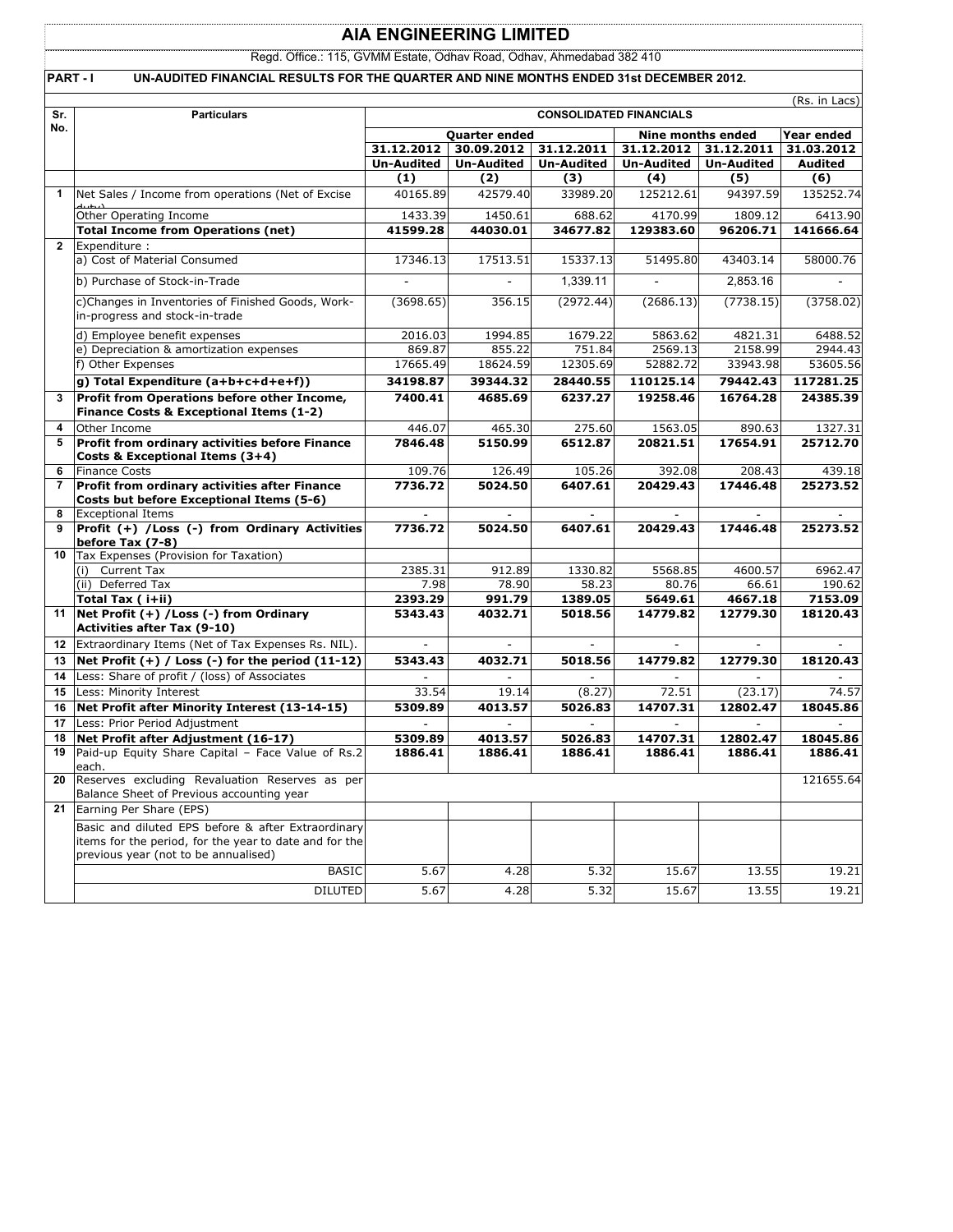## Regd. Office.: 115, GVMM Estate, Odhav Road, Ahmedabad 382 410 **PART - II UN-AUDITED FINANCIAL RESULTS FOR THE QUARTER AND NINE MONTHS ENDED 31st DECEMBER 2012. Sr. Particulars CONSOLIDATED FINANCIALS AIA ENGINEERING LIMITED**

| No.            |                                                          | <b>Ouarter ended</b> |            |            | Nine months ended | Year ended |            |
|----------------|----------------------------------------------------------|----------------------|------------|------------|-------------------|------------|------------|
|                |                                                          | 31.12.2012           | 30.09.2012 | 31.12.2011 | 31.12.2012        | 31.12.2011 | 31.03.2012 |
| А.             | <b>PARTICULARS OF SHAREHOLDING</b>                       |                      |            |            |                   |            |            |
|                | Public Shareholding                                      |                      |            |            |                   |            |            |
|                | No. of Equity Shares                                     | 36171250             | 36171250   | 36171250   | 36171250          | 36171250   | 36171250   |
|                | Percentage of Shareholding                               | 38.35%               | 38.35%     | 38.35%     | 38.35%            | 38.35%     | 38.35%     |
| $\overline{2}$ | Promoters & Promoter group Shareholding                  |                      |            |            |                   |            |            |
|                | (a) - Pledged/Encumbered - Number of Shares              | <b>NIL</b>           | NIL        | NIL        | <b>NIL</b>        | <b>NIL</b> | <b>NIL</b> |
|                | - Percentage of shares (as a % of the total shareholding | N.A.                 | N.A.       | N.A.       | N.A.              | N.A.       | N.A.       |
|                | of promoter and promoter group)                          |                      |            |            |                   |            |            |
|                | - Percentage of shares (as a % of the total share        | N.A.                 | N.A.       | N.A.       | N.A.              | N.A.       | N.A.       |
|                | capital of the Company).                                 |                      |            |            |                   |            |            |
|                | Non-encumbered<br>(b)                                    |                      |            |            |                   |            |            |
|                | Number of Shares                                         | 58149120             | 58149120   | 58149120   | 58149120          | 58149120   | 58149120   |
|                | - Percentage of shares (as a % of the total shareholding | 100%                 | 100%       | 100%       | 100%              | 100%       | 100%       |
|                | of promoter and promoter group)                          |                      |            |            |                   |            |            |
|                | - Percentage of shares (as a % of the total share        | 61.65%               | 61.65%     | 61.65%     | 61.65%            | 61.65%     | 61.65%     |
|                | capital of the Company).                                 |                      |            |            |                   |            |            |

| <b>Particulars</b>                             | 3 month ended 31.12.2012 |
|------------------------------------------------|--------------------------|
| <b>INVESTOR COMPLAINTS</b>                     |                          |
| Pending at the beginning of the year           | NTI                      |
| Received during the quarter                    |                          |
| Disposed of during the quarter                 |                          |
| Remaining unresolved at the end of the quarter | NTI                      |